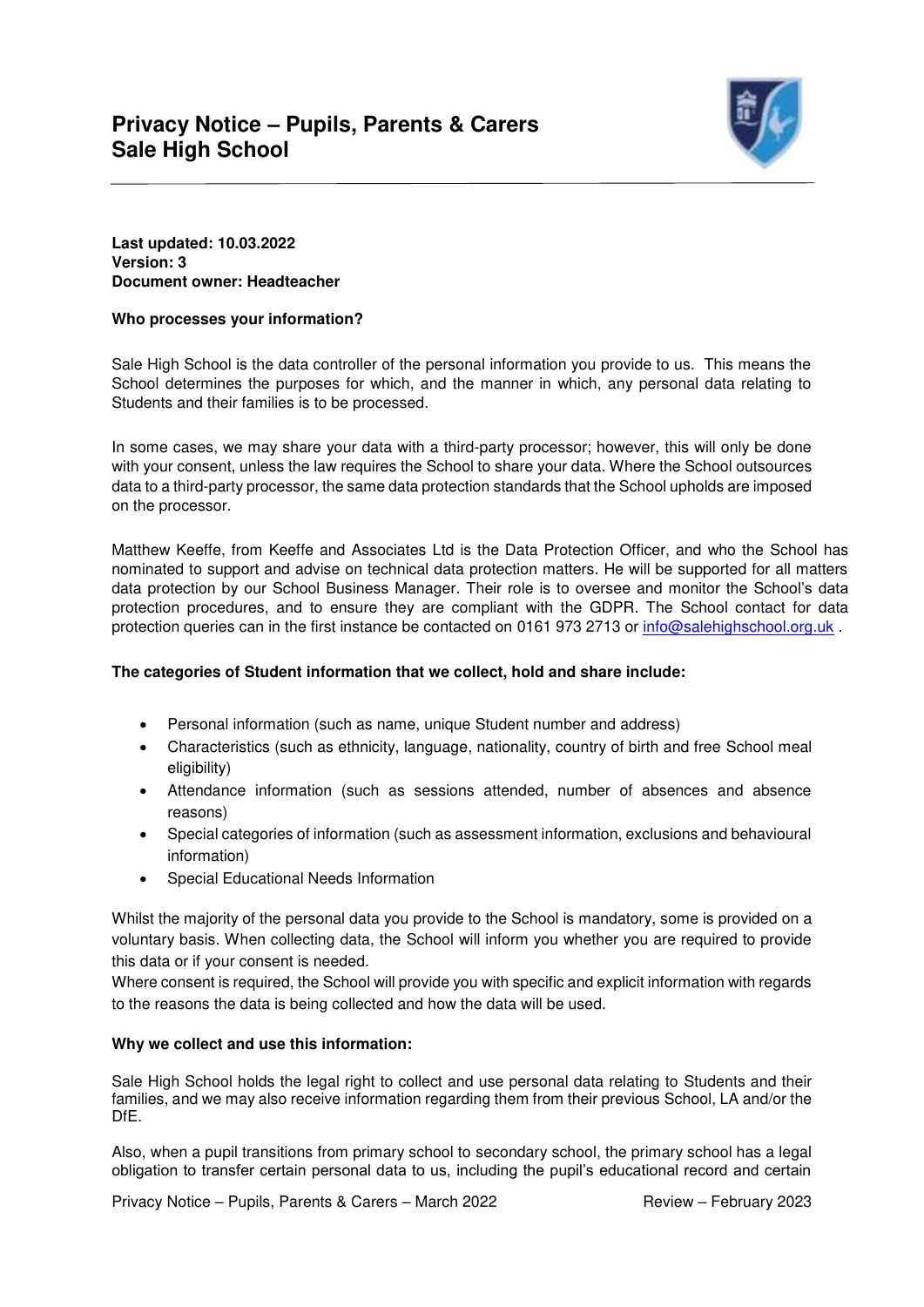special categories of personal data (such as ethnic origin). This transfer takes place no later than 15 school days after the pupil ceases to be registered at the primary school and is carried out using secure file transfer services including the Department for Education's school-to-school (S2S) system, and the Child Protection Online Monitoring and Safeguarding system (CPOMS).

However, it is often necessary or beneficial for us to collect this information earlier, usually in March, so that we can make the necessary preparations for the arrival of new pupils.

In respect of any information which we require, at this early stage, in order to fulfil our duties as a school and a public authority (including any information necessary to make any preparations for safeguarding purposes or to make reasonable adjustments for disabilities), our legal basis for collecting this information is that it is necessary for the performance of a public task.

We may also collect additional personal data about the pupil, at this early stage, which is not strictly necessary for the performance of our duties as a public authority, but which makes the process of transitioning from primary to secondary school more efficient and reduces the administrative burden both for the schools and, in some case, the parents or guardians of the pupil. In this respect, our legal basis for collecting this information is that it is necessary for our legitimate interest in ensuring the smooth transition of pupils between the schools.

You have the right to object to this early collection of information by contacting us on 0161 973 2713 and, if you do, we will only collect information from the primary school at this stage where we can demonstrate that we have compelling, legitimate grounds to do so.

We collect and use personal data in order to process the data Lawfully and as set out in the GDPR and UK law, including those in relation to the following:

For non-special/non-sensitive data:

- in relation to a contract for education with you and contained in the Education Act 1996.
- In relation to secondary education under Limitation Act 1980
- In relation to management of the school under the Education (Governor's Annual Reports) (England) (Amendment) Regulations 2002 SI 2002, No 1171.
- In relation to School Admissions Code, Statutory guidance for admission authorities, governing bodies, local authorities, school's adjudicators and admission appeals panels December 2014
- In relation to Regulation 5 of The Education (Information About Individual Pupils) (England) Regulations 2013
- (Departmental Censuses) are the Education Act 1996 this information can be found in the census guide documents on the following website [https://www.gov.uk/guidance/complete-the](https://www.gov.uk/guidance/complete-the-school-census)[school-census](https://www.gov.uk/guidance/complete-the-school-census)

For special /sensitive data:

- In relation to the protection of children under the "Keeping children safe in education Statutory guidance for schools and colleges September 2021"; "Working together to safeguard children. A guide to inter-agency working to safeguard and promote the welfare of children July 2018.
- In relation to the safeguarding of children under the Safeguarding Act 2006

In accordance with the above, the personal data of pupils and their families is collected and used for the following reasons:

- To support pupil learning
- To monitor and report on pupil progress
- To provide appropriate pastoral care
- To assess the quality of our service
- To comply with the law regarding data sharing
- To safeguard pupils
- To advise of any curriculum or faith related activities we undertake or encourage you to attend, this may involve sending a newsletter or brief via email.

Privacy Notice – Pupils, Parents & Carers – March 2022 Review – February 2023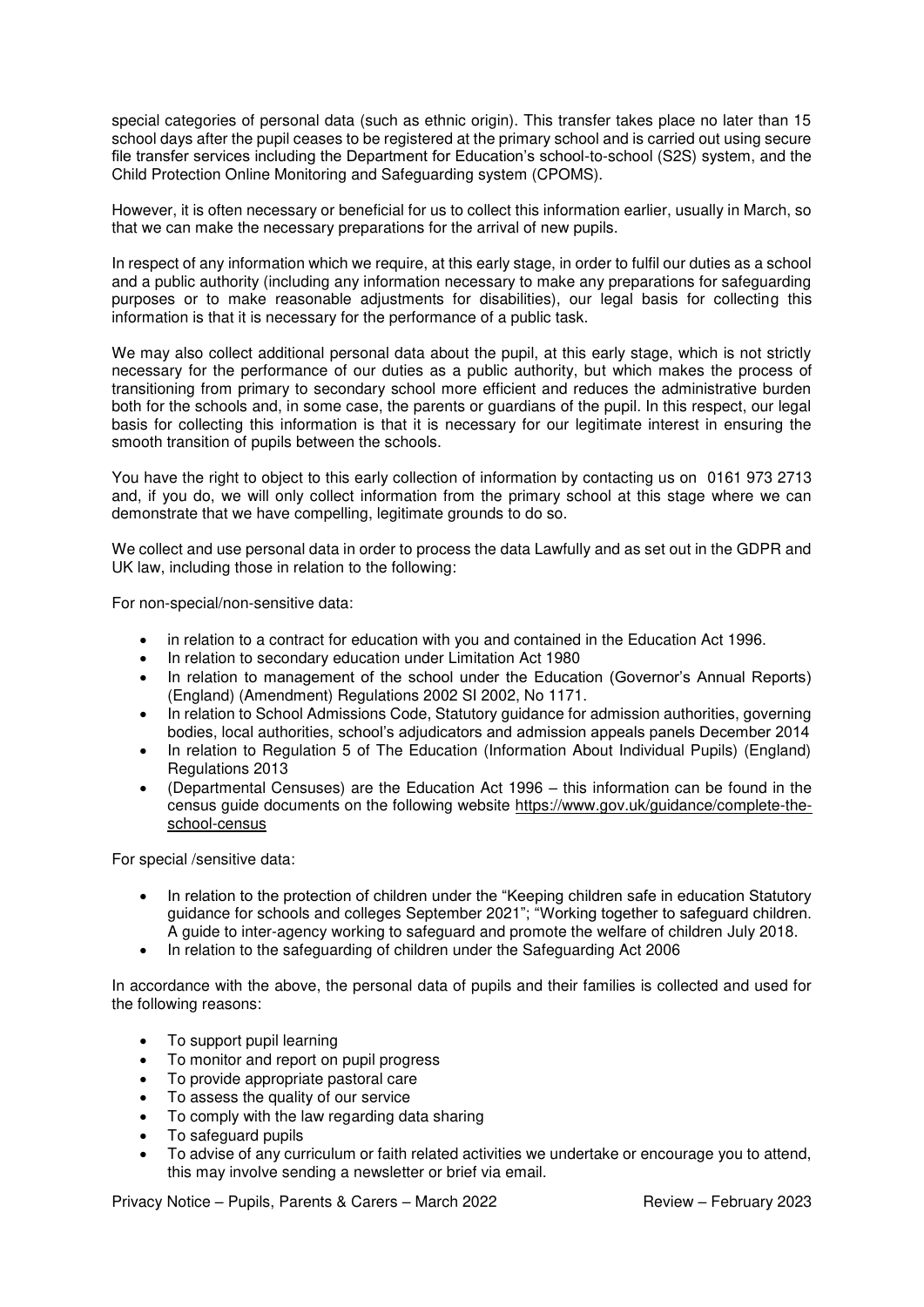# **Which data is collected?**

The categories of pupil information that the school collects, holds and shares include the following:

- Personal information e.g. names, pupil numbers and addresses
- Characteristics e.g. ethnicity, language, nationality, country of birth and free school meal eligibility
- Attendance information e.g. number of absences and absence reasons
- Assessment information e.g. national curriculum assessment results
- Relevant medical information
- Information relating to SEND
- Behavioural information e.g. number of temporary exclusions.

Whilst much of the personal data you provide to the school is mandatory, some is provided on a voluntary basis. When collecting data, the school will inform you whether you are required to provide this data or if your consent is needed.

Where consent is required, the school will provide you with specific and explicit information with regards to the reasons the data is being collected and how the data will be used.

We use the Student data:

- to support the students learning
- to monitor and report on Student progress
- to provide appropriate pastoral care
- to assess the quality of our services
- to advise of any curriculum related or community-based activities we undertake or encourage you to attend, this may involve sending a newsletter or brief via email.

# **Collecting pupil information**

Whilst the majority of Student information you provide to us is mandatory, some of it is provided to us on a voluntary basis. In order to comply with the UK General Data Protection Regulation, we will inform you whether you are required to provide certain pupil information to us or if you have a choice in this.

## **Storing pupil data**

Personal data relating to Students at the School and their families is stored in line with the School's Retention Policy.

In accordance with the UK GDPR, the School does not store personal data indefinitely (However, there may be exceptions to this, where we have obligations under our insurance cover scheme to retain data for indefinite or protracted periods); all other data is only stored for as long as is necessary to complete the task for which it was originally collected.

## **Who we share Student information with:**

We routinely share Student information with:

- School's that the Student's attend after leaving us
- our local authority
- the Department for Education (DfE)
- other outside agencies (such as the School Nurse, GMP, Careers)
- NHS (for the Purpose of the Test, Track and Trace of COVID-19)
- Providers of educational apps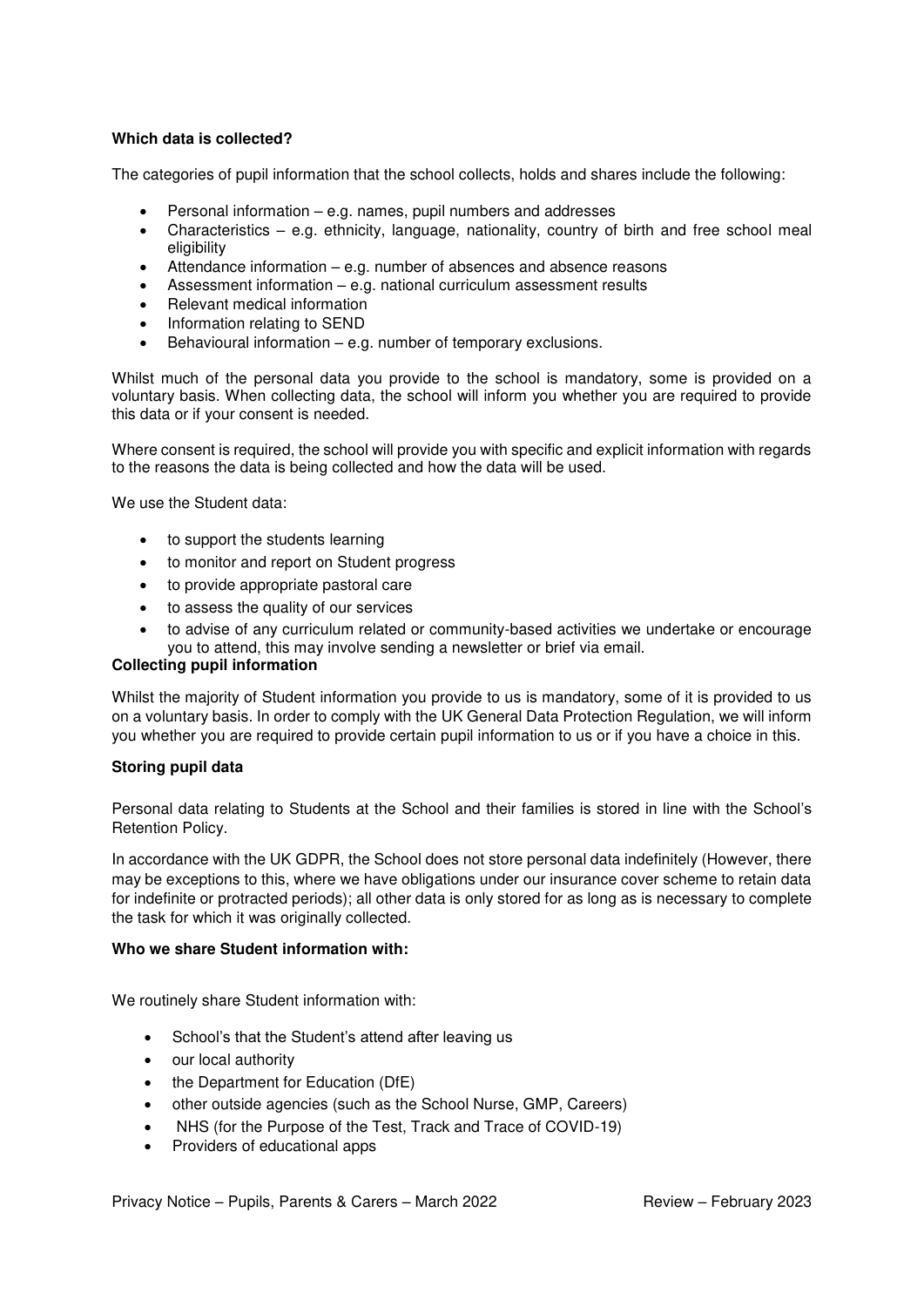Some of our apps require information to be shared internationally where this is the case we ensure that our provider conforms to the same high security standards employed by the School.

### **Youth support services Pupils aged 13+**

Once our pupils reach the age of 13, we also pass pupil information to our local authority and / or provider of youth support services as they have responsibilities in relation to the education or training of 13-19-year olds under section 507B of the Education Act 1996.

This enables them to provide services as follows:

- youth support services
- careers advisers

A parent or guardian can request that only their child's name, address and date of birth is passed to their local authority or provider of youth support services by informing us. This right is transferred to the child / pupil once he/she reaches the age 16.

## **Pupils aged 16+**

We will also share certain information about pupils aged 16+ with our local authority and / or provider of youth support services as they have responsibilities in relation to the education or training of 13-19 year olds under section 507B of the Education Act 1996.

This enables them to provide services as follows:

- post-16 education and training providers
- youth support services
- careers advisers

For more information about services for young people, please visit our local authority website.

For additional information go to the National Careers Service page at: <https://nationalcareersservice.direct.gov.uk/aboutus/Pages/default.aspx>.

#### **What are your rights?**

Parents and Students have the following rights in relation to the processing of their personal data. You have the right to:

- Be informed about how School use your personal data.
- Request access to the personal data that School holds.
- Request that your personal data is amended if it is inaccurate or incomplete.
- Request that your personal data is erased where there is no compelling reason for its continued processing.
- Request that the processing of your data is restricted.
- Object to your personal data being processed.
- Request information in a machine-readable format i.e. Excel, word or a CSV file.
- Object to direct marketing and such objection will not affect any dealings you have with us.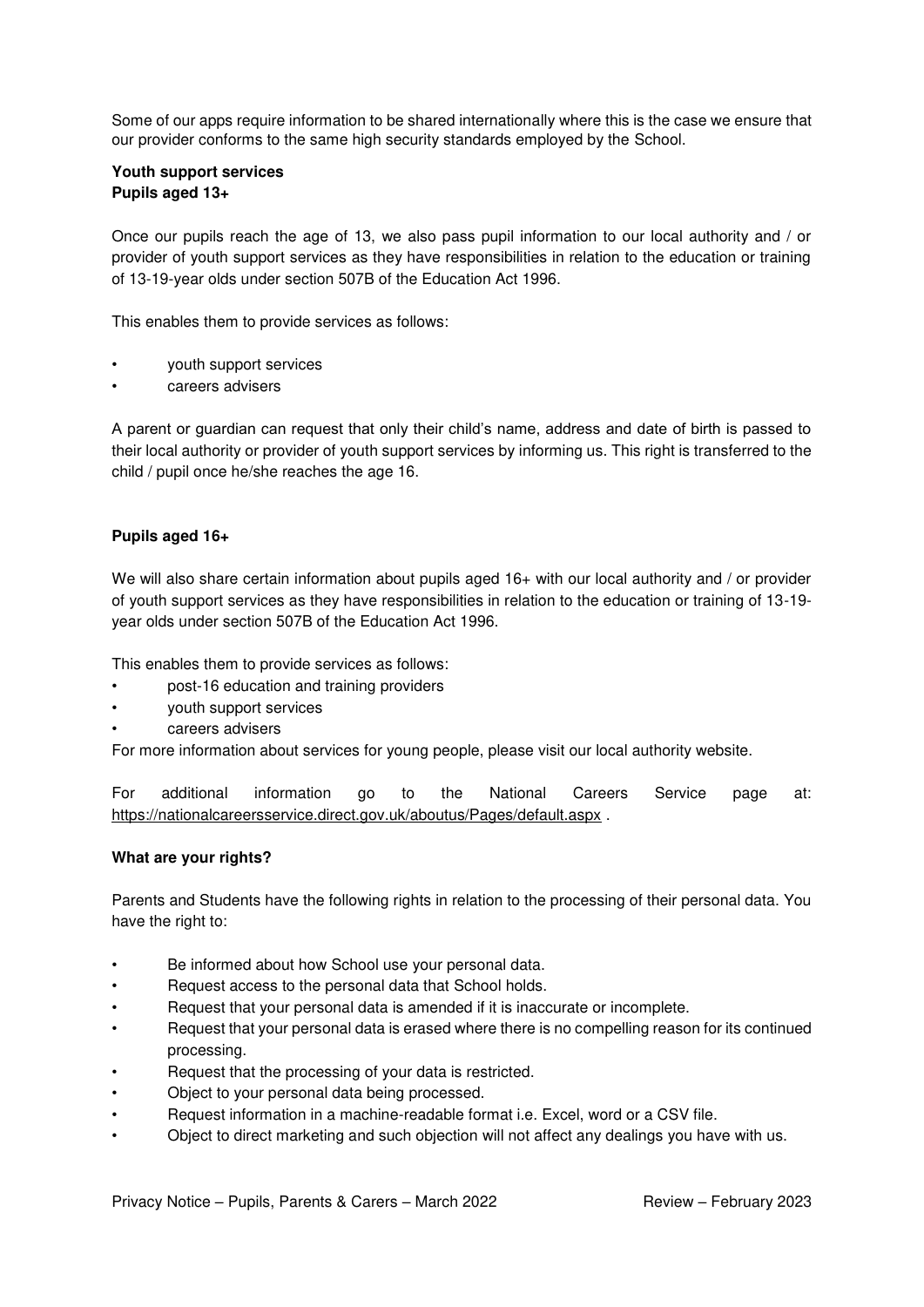Where the processing of your data is based on your consent, you may be able to withdraw such consent in limited circumstances.

If you have a concern about the way the School and/or the DfE is collecting or using your personal data, you can raise a concern with the Information Commissioner's Office (ICO). The ICO can be contacted on 0303 123 1113, Monday-Friday 9am-5pm or via this link<https://ico.org.uk/concerns>.

### **Why we share student information**

We do not share information about our Students with anyone without consent unless the law and our policies allow us to do so.

We share Student's data with the Department for Education (DfE) on a statutory basis. This data sharing underpins School funding and educational attainment policy and monitoring.

We are required to share information about our Students with the (DfE) under regulation 5 of The Education (Information About Individual Pupils) (England) Regulations 2013.

### **Data collection requirements:**

To find out more about the data collection requirements placed on us by the Department for Education (for example; via the School census) go to [https://www.gov.uk/education/data-collection-and-censuses](https://www.gov.uk/education/data-collection-and-censuses-for-schools)[for-schools.](https://www.gov.uk/education/data-collection-and-censuses-for-schools)

### **National Pupil Database**

The NPD is owned and managed by the Department for Education and contains information about pupils in Schools in England. It provides invaluable evidence on educational performance to inform independent research, as well as studies commissioned by the Department. It is held in electronic format for statistical purposes. This information is securely collected from a range of sources including Schools, local authorities and awarding bodies.

We are required by law, to provide information about our Students to the DfE as part of statutory data collections such as the School census and early years' census. Some of this information is then stored in the NPD. The law that allows this is the Education (Information About Individual Pupils) (England) Regulations 2013.

To find out more about the NPD, go to [https://www.gov.uk/government/publications/national-pupil](https://www.gov.uk/government/publications/national-pupil-database-user-guide-and-supporting-information)[database-user-guide-and-supporting-information.](https://www.gov.uk/government/publications/national-pupil-database-user-guide-and-supporting-information)

The department may share information about our Students from the NPD with third parties who promote the education or well-being of children in England by:

- conducting research or analysis
- producing statistics
- providing information, advice or guidance

The Department has robust processes in place to ensure the confidentiality of our data is maintained and there are stringent controls in place regarding access and use of the data. Decisions on whether DfE releases data to third parties are subject to a strict approval process and based on a detailed assessment of:

- who is requesting the data
- the purpose for which it is required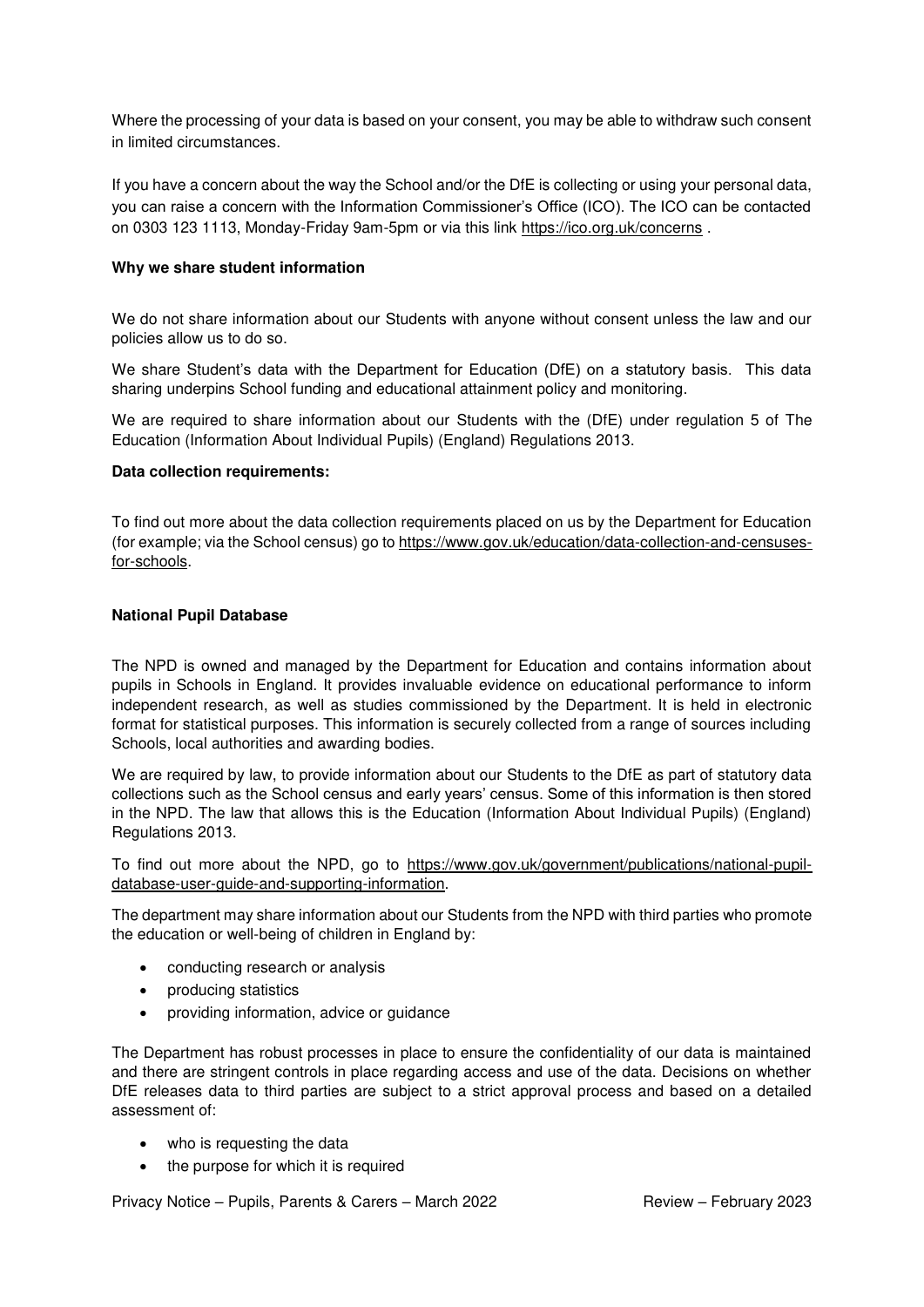- the level and sensitivity of data requested: and
- the arrangements in place to store and handle the data

To be granted access to Student information, organisations must comply with strict terms and conditions covering the confidentiality and handling of the data, security arrangements and retention and use of the data.

For more information about the department's data sharing process, please visit: <https://www.gov.uk/data-protection-how-we-collect-and-share-research-data>

For information about which organisations the department has provided pupil information, (and for which project), please visit the following website: [https://www.gov.uk/government/publications/national-pupil](https://www.gov.uk/government/publications/national-pupil-database-requests-received)[database-requests-received](https://www.gov.uk/government/publications/national-pupil-database-requests-received) 

To contact DfE:<https://www.gov.uk/contact-dfe>

#### **Parent and pupil rights regarding personal data**

Individuals have a right to make a **'subject access request'** to gain access to personal information that the School holds about them. Parents/carers can make a request with respect to their child's data. Parents also have the right to make a subject access request with respect to any personal data the School holds about them.

If you make a subject access request, and if the School does hold information about you or your child, the School will:

- aive you a description of it
- tell you why the School is holding and processing it, and how long it will be kept for
- explain where the School got it from, if not from you
- tell you who it has been, or will be, shared with
- let you know whether any automated decision-making is being applied to the data, and any consequences of this
- give you a copy of the information in an intelligible form i.e. Excel, word or a CSV file.

Individuals also have the right for their personal information to be transmitted electronically to another organisation in certain circumstances.

If you would like to make a subject access request, please contact our DPO via the School office on 0161 973 2713.

Parents/carers also have a legal right to access to their child's educational record. To request access, please contact the School directly on 0161 973 2713.

#### **How will we respond if Requests are for excessive or are for large amounts of data?**

Where the request you make is specific and we are able to complete it in reasonable time then no charge will be made.

However, where excessive amounts of data are requested, for example where we must interrogate a number of IT systems and collect and inordinate amount of data that takes excessive amounts of time, the School will make a reasonable administrative charge for time spent completing your request.

In addition, where data you request requires to be redacted and you request the same in printed copies then an administrative charge may be applied.

We will charge for any additional copies of the information you request.